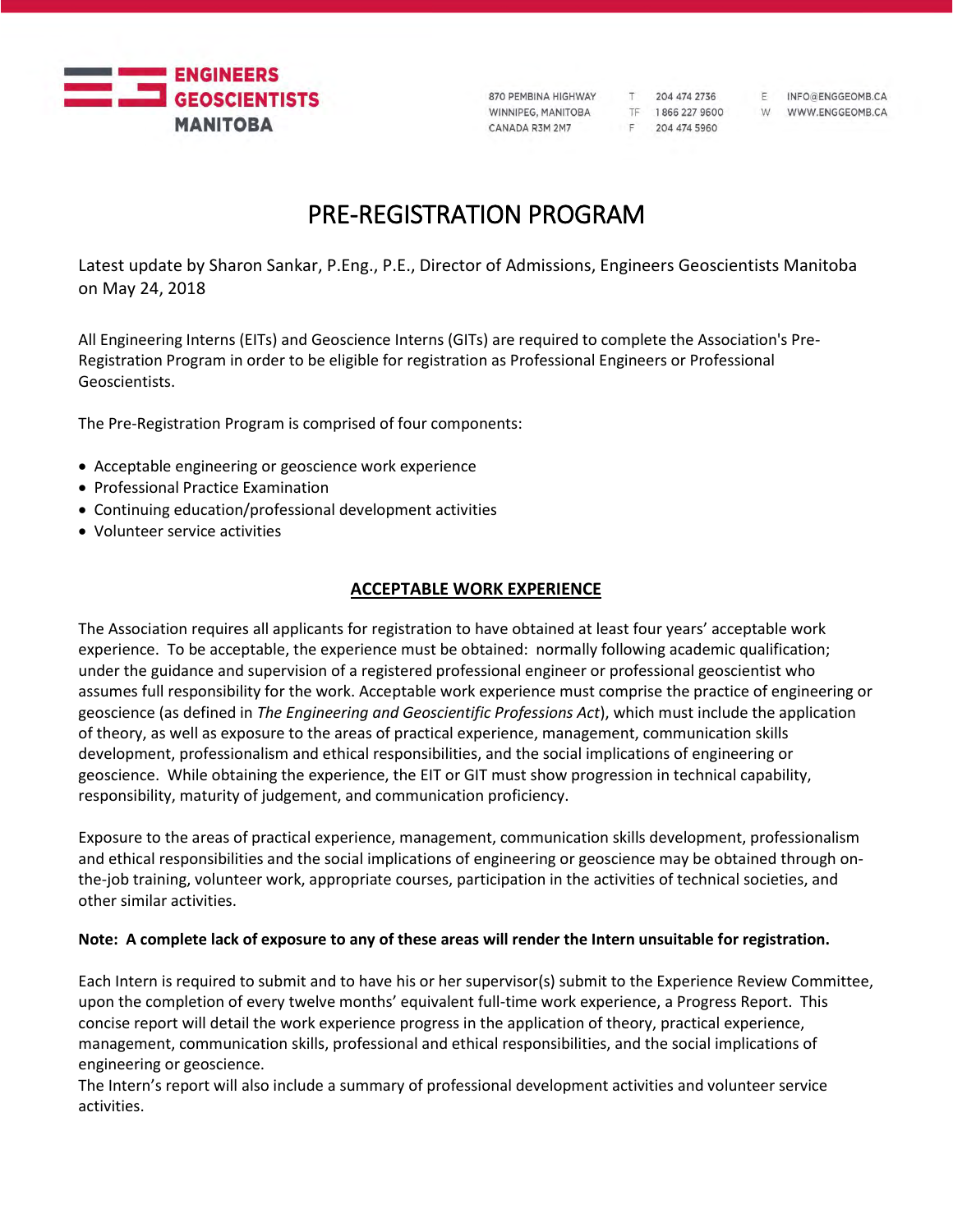

870 PEMBINA HIGHWAY WINNIPEG, MANITOBA CANADA R3M 2M7

204 474 2736 TF 1866 227 9600 F 204 474 5960

 $T$ 

F INFO@ENGGEOMB.CA

W WWW.ENGGEOMB.CA

**Note: The Progress Report must be submitted within two months of the completion of the twelve months' fulltime (or equivalent) work experience. If employment has changed within this twelve month period the Intern will be required to submit one report for each position. In other words, if an Intern had two positions – one lasting ten months and one lasting two months, two reports for both positions would need to be submitted within 2 months of the completion of the total work experience. To put this in another way, any experience claimed 14 months prior to Engineers Geoscientists Manitoba receiving the report(s) will be assessed as late and therefore subject to late sanctions.** 

**IMPORTANT: Interns who are not in full-time positions or who have changed jobs or been laid off within the 12 month 'window' should also submit for any experience gained within that window. For example, if an Intern worked in an engineering position from January 1, 2005 to January 31, 2005 (1 month) , then was laid off from February 1, 2005 to April 30, 2005 (3 months), then started another engineering position on May 1, 2005 and worked past December 31, 2005 (eight months) he or she should submit a progress report for January 1, 2005 to January 31, 2005 and for May 1, 2005 to December 31, 2005 and both these reports would be due by February 28, 2006 (2 months later) – (i.e. LATEST date of submittal is 14 months from the start of the first report in January 1, 2005 – although it is ok to submit earlier)**

The Experience Review Committee (ERC) will review the reports submitted by each Intern and supervisor. The ERC may discuss the report(s) with the Intern and/or supervisor, if appropriate, until satisfied that the work experience is acceptable and progressing satisfactorily, that the Intern is receiving sufficient continuing education and adequate exposure to professionalism, and that the Intern is participating in sufficient volunteer service activities.

## **PROFESSIONAL PRACTICE EXAMINATION**

The Engineer's Canada (EC) Guideline on "Admission to the Practice of Engineering in Canada" requires all applicants for registration with a Canadian engineering association to complete a closed-book professional practice examination on the ethical considerations and obligations that accompany the privileges of professional status and the legal concepts relevant to professional engineers and geoscientists. EC's guideline on the professional practice examination helps ensure standardization to facilitate the inter-association mobility of registered professional engineers and geoscientists.

The Association has adopted a National Professional Practice Examination, which is administered by the Association of Professional Engineers and Geoscientists of Alberta (APEGA), and which conforms to the EC Guideline.

Successful completion of the Professional Practice Examination is mandatory for all Interns, unless they have already successfully completed a comparable examination, which conforms to the EC Guideline, for another provincial or territorial association.

The Professional Practice Examination is offered multiple times a year and the next available offerings will be accessible from your personal online profile when you log in. Preparation for the examination is primarily selfstudy, with the study materials available from McNally Robinson bookstore in the Grant Park Mall in Winnipeg. Information about the National Professional Practice Exam is at the Association website and sign-up for the exam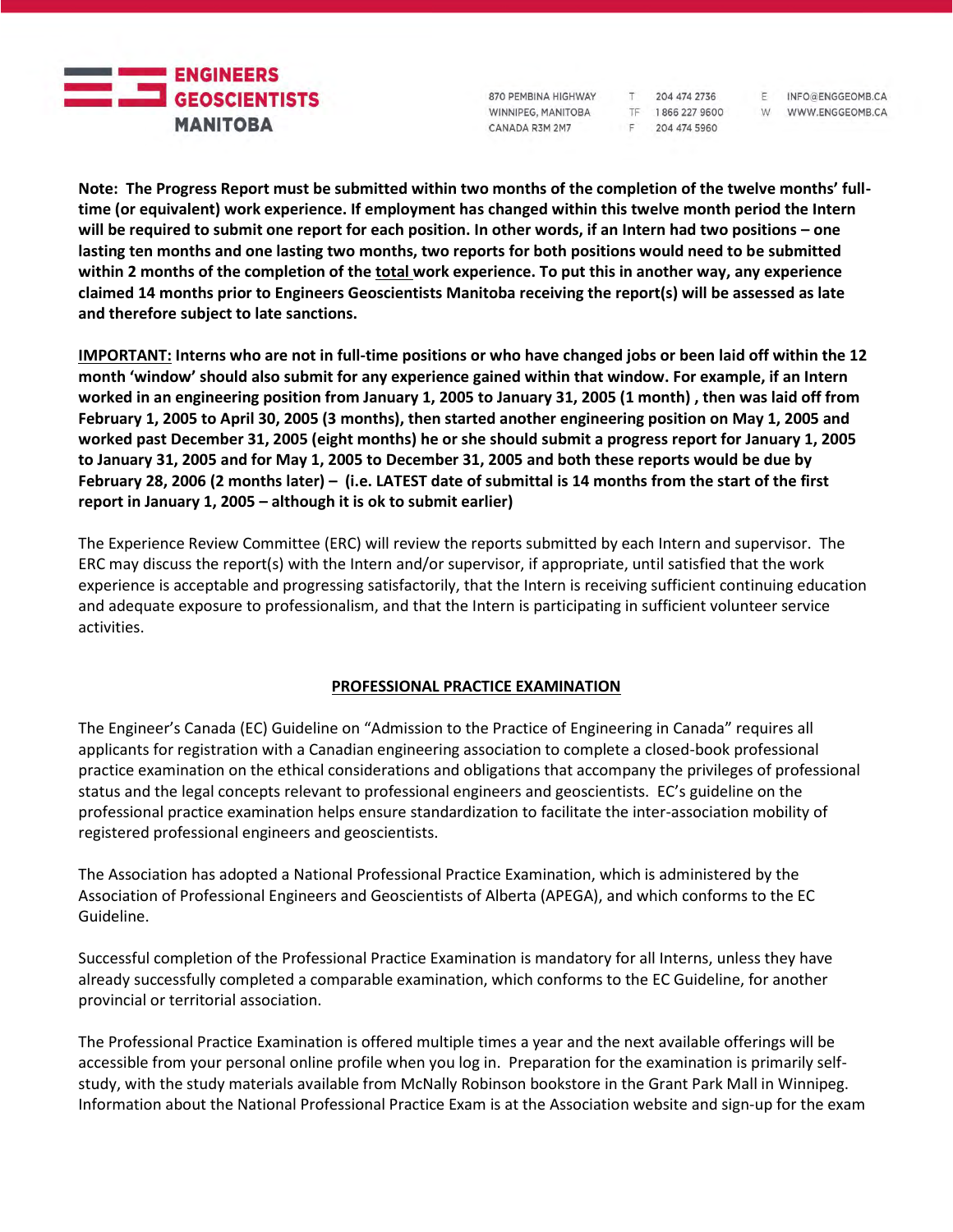

870 PEMBINA HIGHWAY WINNIPEG, MANITOBA CANADA R3M 2M7

T 204 474 2736 F 204 474 5960

F INFO@ENGGEOMB.CA TF 1866 227 9600 W WWW.ENGGEOMB.CA

is through the Intern's online profile. Interns who are interested may take advantage of seminars to prepare for this exam, but self-study is also required. Go to:<http://www.enggeomb.ca/PPEStudyMaterials.html> for details.

### **CONTINUING EDUCATION/PROFESSIONAL DEVELOPMENT**

The Continuing Education/Professional Development component of the Pre-Registration Program is designed to ensure that all Interns undertake continuing technical education and obtain pertinent training and knowledge in areas relevant to their work.

All Interns are expected to take courses and seminars of both technical and non-technical natures, to enhance their technical expertise and to develop a mature, well-rounded base of professional knowledge as preparation for assuming professional responsibilities in the workplace.

**To qualify for registration, each Intern must engage in a cumulative total of 48 hours of professional development activities over the four years they are on the program. Ideally, these should be in a variety of subjects. Interns who have gone through the academic assessment process will be required to do 12 hours of professional development rather than 48. Normally, the professional development should comprise attendance at courses, seminars, presentations, etc. However, certain formal self-study (e.g. internet-based courses, and correspondence courses) may be considered acceptable. Non-formal study or reading is not acceptable for professional development credit.**

The professional development should include technical subjects applicable to the Intern's field of employment or expertise, and non-technical subjects such as those listed below. Please note that this is not an exhaustive list. It is intended only as a guideline. Other appropriate courses or activities will be approved on an individual basis.

**NOTE: The professional development that Interns do is NOT the same as ProDev (CCC program) which is only done after registration. Interns are NOT subject to ProDev until AFTER registration. Details will be provided when you register**.

## **Acceptable Professional Development Course and Seminar Topics**

**General Guideline**: As a general rule, one Professional Development hour will be credited for every hour of participation in an activity. In order to receive credit, the Intern must specify the number of hours of participation for each activity undertaken. (Please use hours only as the unit – not weeks, credit hours, etc.). Professional development hours must be input ONLINE at the Intern's personal profile. We do not accept pdfs or hardcopies of the records.

#### Management

- Recruitment and Selection Processes
- Human Resource Planning and Management
- Strategic Planning
- Project Control
- Developing a Business Plan
- Sales and Marketing
- Continuous Service Improvement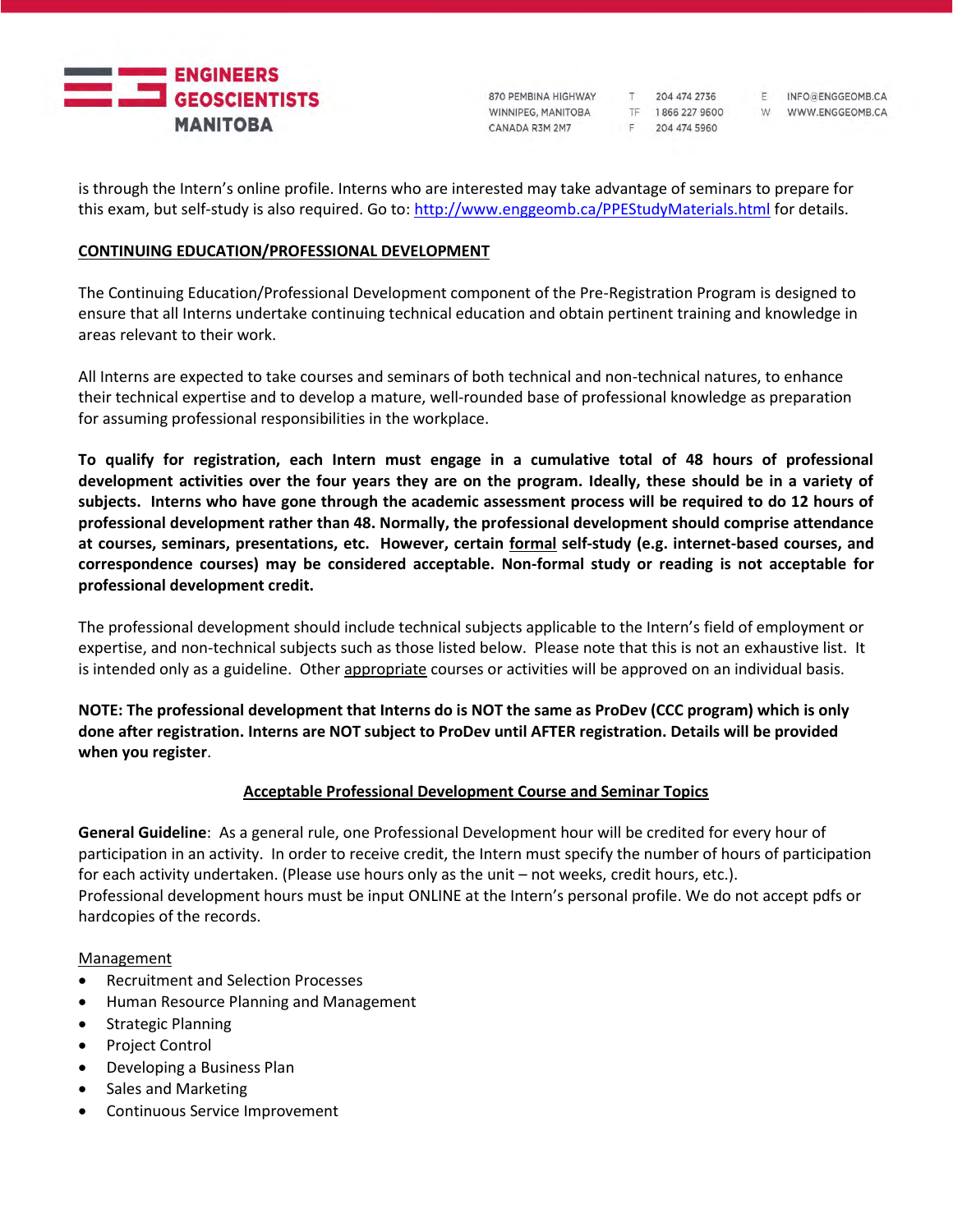

- Decision Making and Problem Solving
- Customer Service
- Preparing Objectives and Action Plans
- Negotiation and Bargaining Skills
- Process Safety Management

#### Supervision

- Conflict Management
- Stress Management
- Motivating Employees
- Working with Minorities
- Harassment Issues
- Total Quality Management (TQM), self-directed work teams
- Defusing Hostilities
- Motivation and Productivity
- Career Management
- Working Within A Collective Agreement
- Performance Evaluations
- Safety in the Workplace

#### **Communications**

- Report Writing
- Public Speaking
- Critical Thinking & Critical Thinking Skills
- Running Effective Meetings
- Presentation Skills
- Computer Skills/Applications
- Toastmasters participation
- Languages

#### **Business**

- Business Finance
- Economics for Practising Engineers or Geoscientists
- Statistics

#### Law

- Negotiating a Contract
- Writing Specifications

#### Self-Development

• Junior Achievement Involvement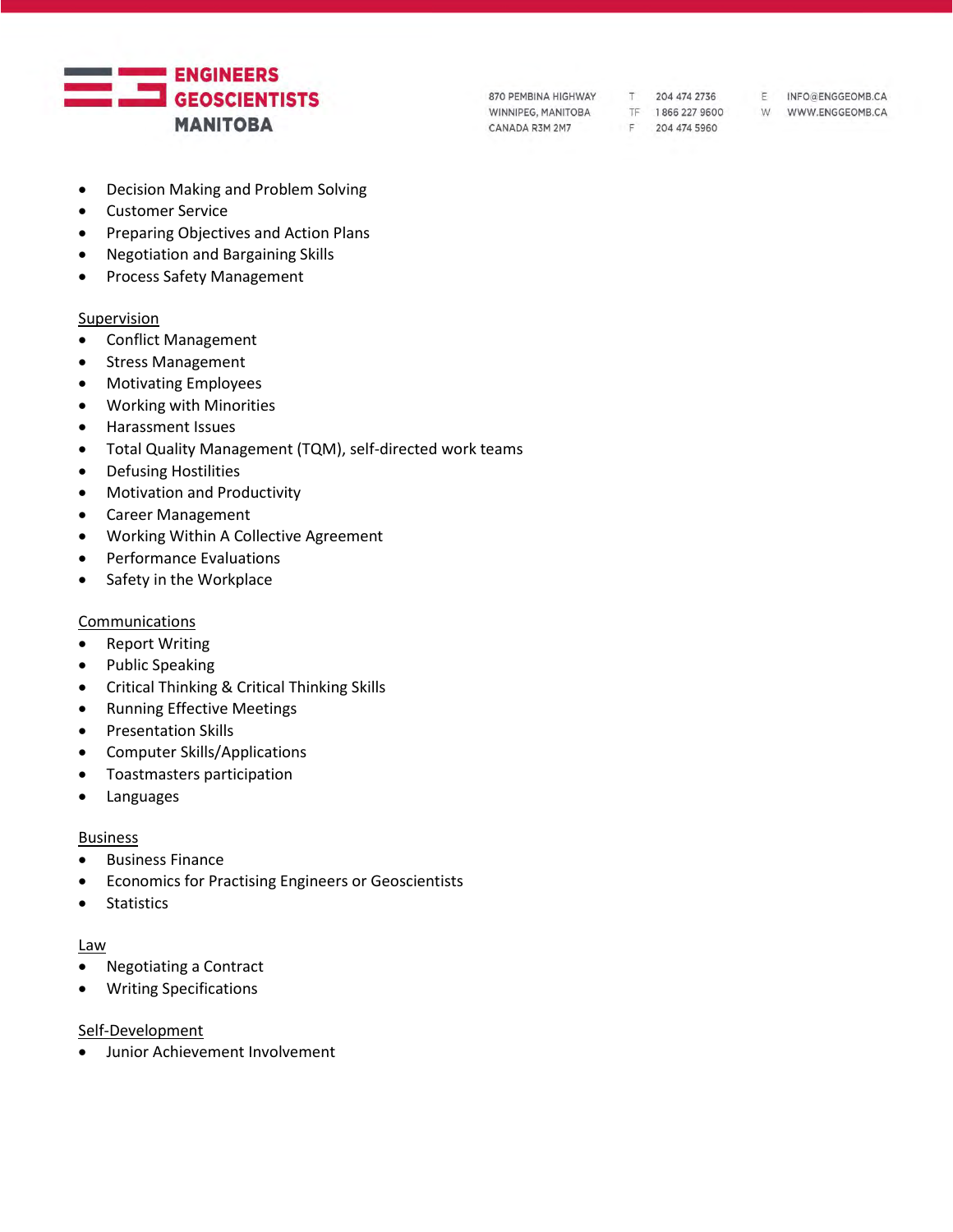

TF 1866 227 9600 W WWW.ENGGEOMB.CA F 204 474 5960

F INFO@ENGGEOMB.CA

## **Other**

- Environmental Factors affecting the engineering/geoscience process
- Association Professional Development (breakfast or luncheon) meetings (normally a max. 1 hour/meeting)
- Association seminars (including the NPPE seminar, but NOT the exam itself)
- Association Annual General or Chapter Meetings (number of presentation hours only does not include time spent at lunch)
- Supplier Seminars
- Plant Tours
- Other activities could be acceptable. This list is not exhaustive.

# **VOLUNTEER SERVICE**

The Volunteer Service component of the Pre-Registration Program is designed to ensure that all Interns:

- (a) develop an appreciation of the importance of volunteer service to, and on behalf of, the engineering and geoscientific professions.
- (b) understand the value of volunteer service to their long-term personal development; and
- (c) assist in improving the awareness of the contributions of professional engineers and geoscientists to society.

Volunteer Service hours must be input ONLINE at the Intern's personal profile.

**To qualify as a professional engineer or professional geoscientist, each Intern must participate in a total of at least 48 contact hours of Volunteer Service activity over the 48 months of the program. Interns who have gone through the academic assessment process will be required to do 12 hours of volunteer service rather than 48.** 

Volunteer service can be EITHER professional or community service activities. See the next page for examples.

# *PROFESSIONAL SERVICE*

In addition to maintaining competence, professional engineers and professional geoscientists have an obligation to contribute both to the advancement of the body of knowledge within which they practice, and to the regulation and advancement of the professions in general. They are also obliged to understand the social implications of their professions. The Professional Service component of the Pre-Registration Program is designed to instill in Interns the importance of becoming involved, on a voluntary basis, in the regulation and advancement of their professions.

The following list of Acceptable Professional Service Activities is intended only as a guideline and is not an exhaustive list. Other appropriate activities will be approved on an individual basis.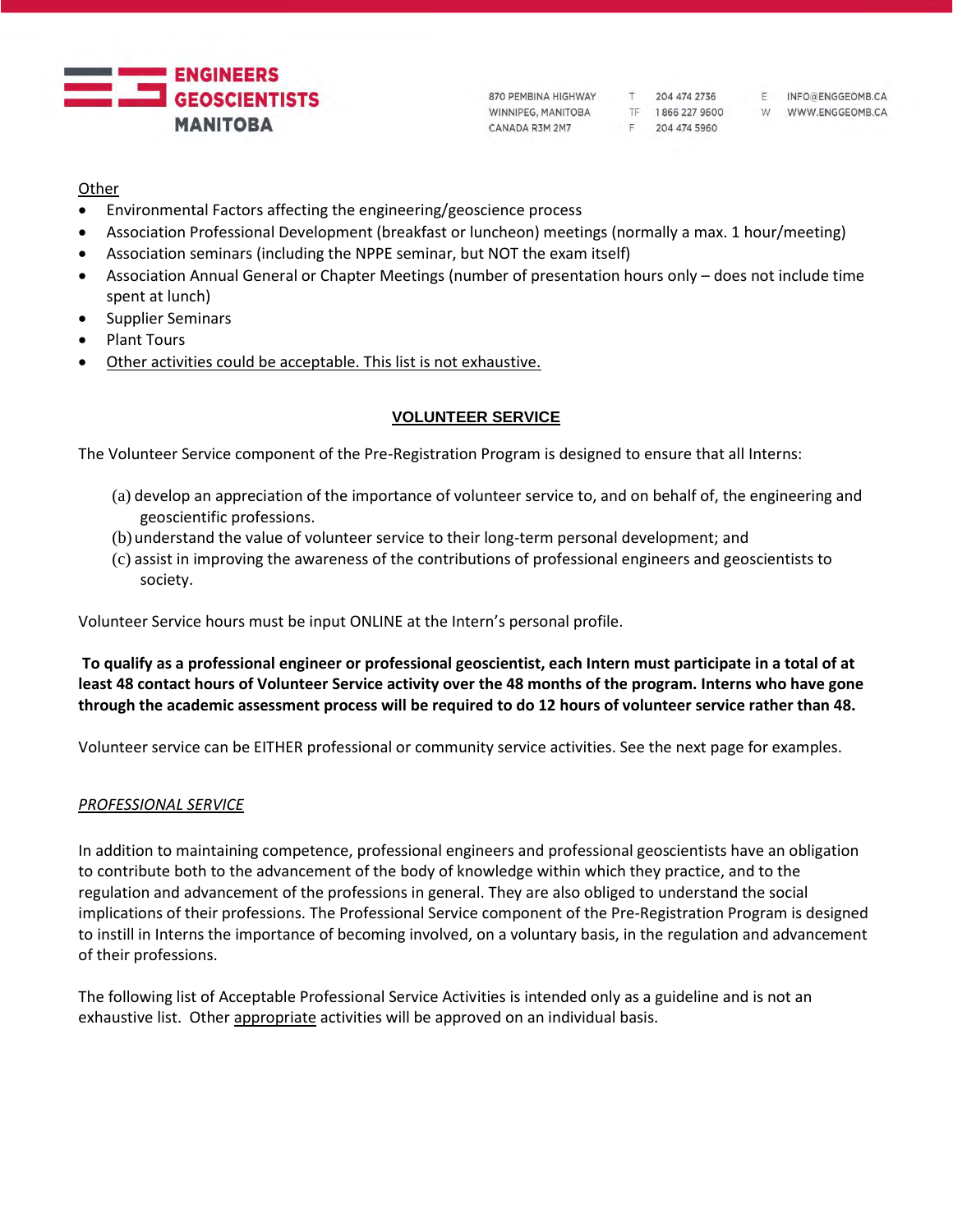

F 204 474 5960

F INFO@ENGGEOMB.CA TF 1866 227 9600 W WWW.ENGGEOMB.CA

#### **Acceptable Professional Service Activities**

General Guideline: As a general rule, one Professional Service hour will be credited for every hour of participation in an activity. The Intern must specify the number of hours of participation for each activity undertaken.

The following list of Acceptable Professional Service Activities is intended only as a guideline and is not exhaustive. Other appropriate activities will be approved on an individual basis.

- Participate in organizing or making a presentation at an Association general or chapter meeting or seminar
- Serve on an Association committee
- Assist in organizing a technical society function (seminar, meeting, etc.)
- Serve on a technical society committee
- Serve on a Board or Committee in an engineering or geoscientific capacity
- Provide job shadowing for a student
- Mentor a student on a volunteer basis, outside the workplace
- Participate as a judge at a science fair
- Prepare and deliver a presentation on engineering or geoscience as a career to an elementary, junior or senior high school class, or to a youth organization (eg. 4H, guides or scouts, junior achievement, etc.)
- Participate in career days or a careers symposium by staffing a booth and/or preparing and setting up a display on engineering or geoscience
- Participate as a Production Advisor to a Junior Achievement Company
- Prepare a technical paper for a conference and/or publication
- Present a technical paper
- Referee a technical paper
- Sponsor an engineering student at the annual engineering student dinner (2 hours max./event)

#### COMMUNITY SERVICE

The Community Service component of the Pre-Registration Program is designed to provide an alternative to Professional Service activities. As of November 2004, at the Intern's option, up to 100% of the Volunteer Service hours may be acquired through volunteer work on non-technical, community-based activities, if it satisfies the criteria.

The intent of the Community Service option is twofold:

- To produce well-rounded engineers and geoscientists by developing skills in such non-technical areas as management, organization, and communication outside of the workplace.
- To improve public awareness of engineering and geoscience and the APEGM through volunteer work with non-technical organizations.

The following list of Acceptable Community Service Activities is intended only as a guideline and is not exhaustive. Other appropriate activities can be approved on an individual basis.